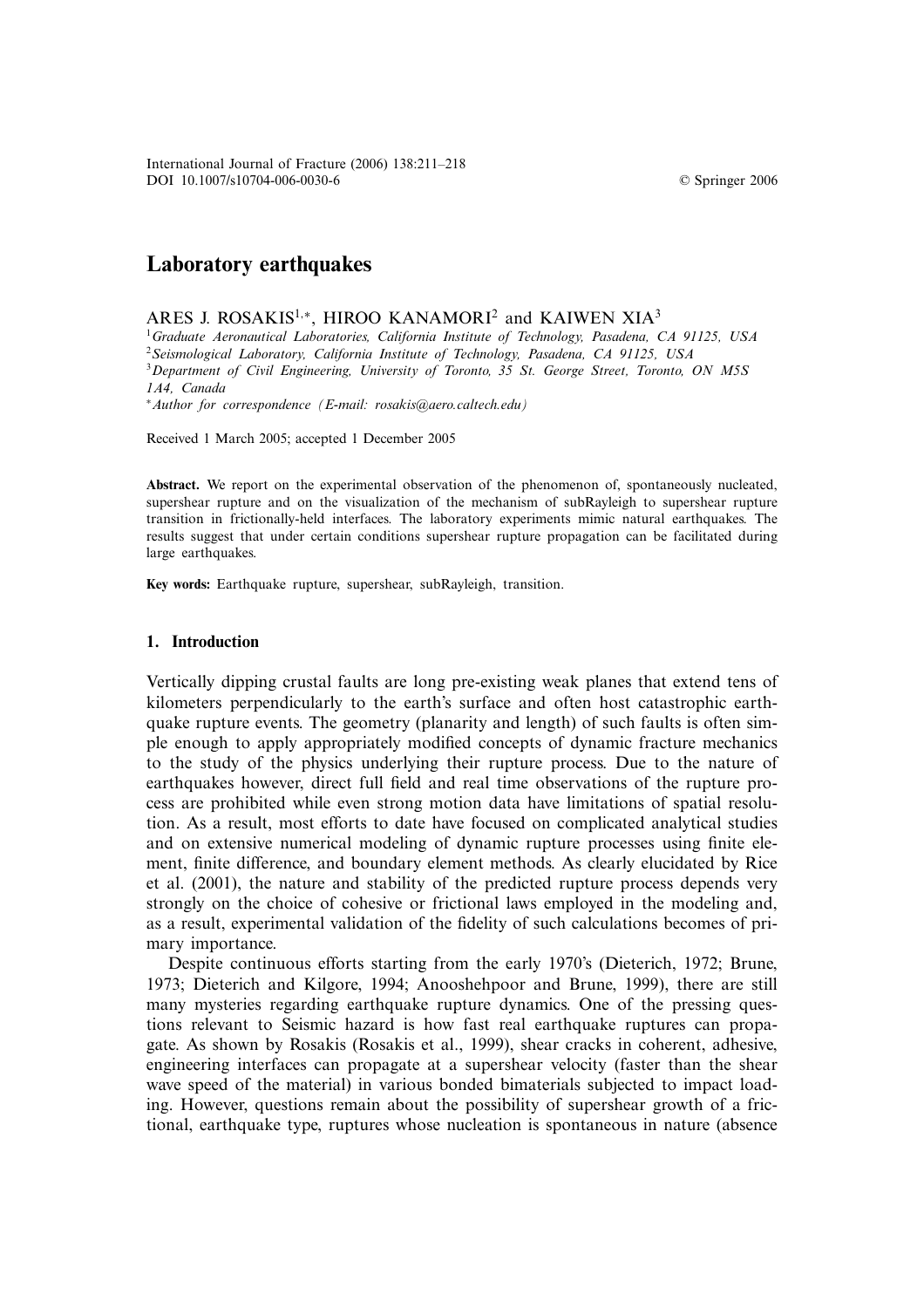# 212 *A. J. Rosakis et al.*

of stress wave loading) and whose propagation takes place on a mostly frictional, incoherent, interface. In this paper we describe work in progress related to the scientific questions posed above. This work capitalizes heavily on scientific knowledge on shear fracture processes in heterogeneous, engineering material systems and layered structures of the type studied in the past 10 years at Caltech under our engineering composites program. The scientific principles obtained through our past work have been extended to the study of a dynamic rupture problem that occurs over length scales that are 5–6 orders or magnitude larger than the equivalent engineering applications.

# **2. Recent reports of supershear earthquake fault rupture**

The  $M_s$  8.1 ( $M_w$  7.8) central Kunlunshan earthquake that occurred on 14 November, 2001, was an extraordinary event from the point of view of dynamic rupture mechanics. The rupture occurred over a long, near-vertical, strike-slip fault segment of the active Kunlunshan fault and featured an exceptionally long (400 km) surface rupture zone and large surface slip displacements (Lin et al., 2002). Modeling of the rupture speed history (Bouchon and Vallee, 2003) suggests rupture speeds that are slower than the Rayleigh wave speed,  $c_R$ , for the first 100 km, transitioning to supershear for the remaining 300 km of rupture growth. Other events, such as the 1979 Imperial Valley earthquake (Archuleta, 1984; Spudich and Cranswick, 1984), the 1992 Landers earthquake (Olsen et al., 1997), the 1999 Izmit earthquake (Bouchon et al., 2001), and the 2002 Denali earthquake (Ellsworth et al., 2004) may also have featured supershear speeds. Supershear was also predicted theoretically (Burridge, 1973; Burridge et al., 1979) and numerically (Andrews, 1976; Das and Aki, 1977). Even with these estimates and predictions at hand, the question of whether natural earthquake ruptures can propagate at supershear speeds is still a subject of active debate. In addition, the exact mechanism for transition from subRayleigh (speed earthquaketype rupture starts with) to supershear rupture speed is not clear. One answer to this question was provided by the 2-D Burridge–Andrews Mechanism (BAM) (Andrews, 1976) which is a mechanism introduced to circumvent restrictions imposed by classical fracture mechanics theories. Classical dynamic fracture theories of growing shear cracks have many similarities to the earthquake rupture processes. Such theories treat the rupture front as a distinct point (sharp tip crack) of stress singularity. Such conditions are closer to reality in cases that feature coherent interfaces of finite intrinsic strength and toughness. The singular approach ultimately predicts that dynamic shear fracture cannot propagate in the small velocity interval between  $C_R$  and  $C_S$ , the shear wave speed of the material, and thus excludes the possibility of a smooth transition from subRayleigh to supershear. The introduction of a distributed rupture process zone has allowed fracture mechanics to better approximate the conditions that exist during real earthquake events (Rosakis, 2002) and to describe mechanisms for a subRayleigh rupture to enter the supershear regime. According to the twodimensional BAM, a shear rupture accelerates to a speed very close to  $c_R$  soon after its initiation. A peak in shear stress is found to propagate at the shear wave front and is observed to increase its magnitude as the main rupture speed approaches  $c_R$ . At that point, the shear stress peak may become strong enough to promote the nucleation of a secondary micro-rupture whose leading edge propagates at  $c_P$ , the P wave speed of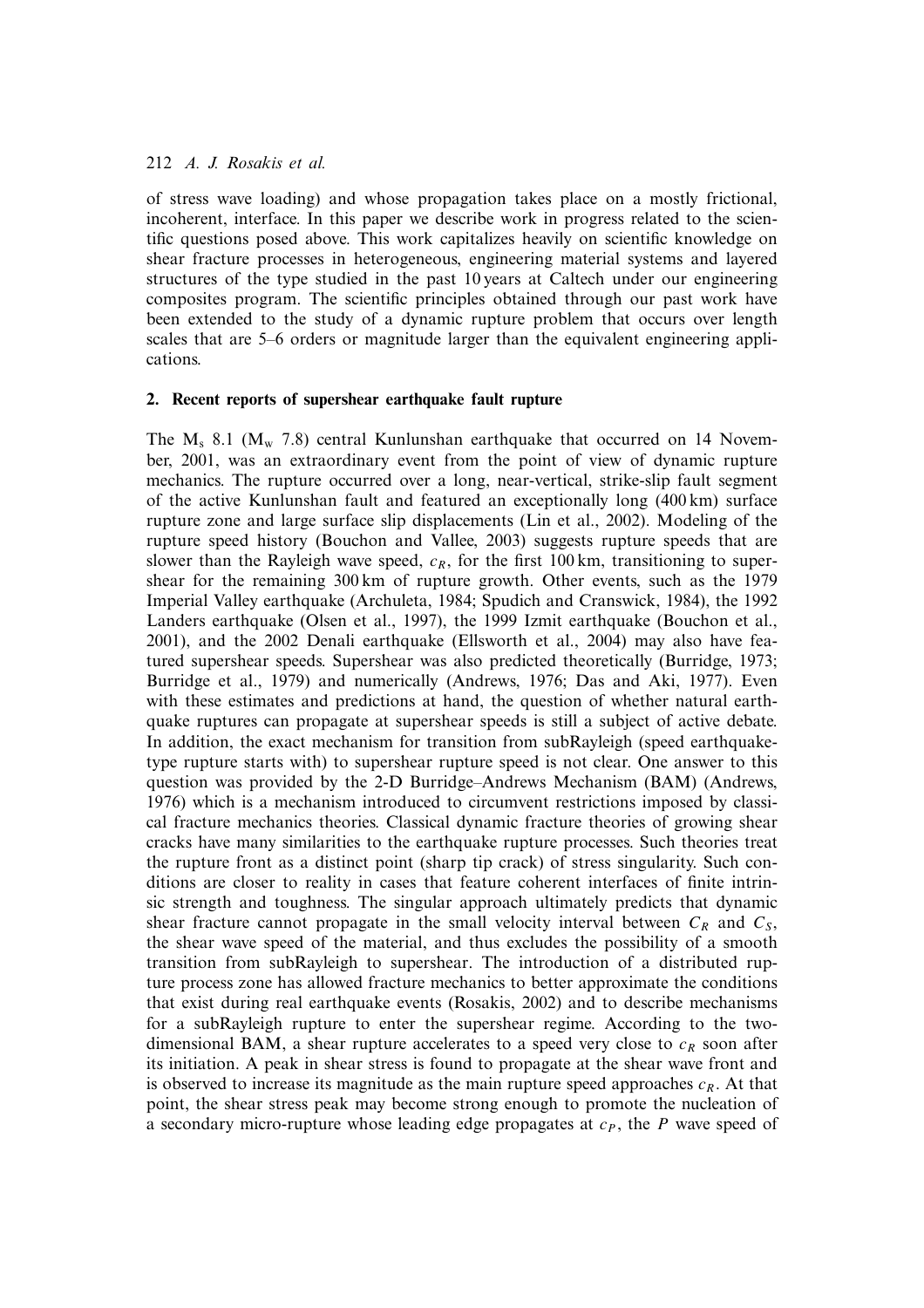the material. Shortly thereafter, the two ruptures join up and the combination propagates at  $c_P$  (Rosakis, 2002). Recent numerical investigations of frictional rupture have suggested alternative, asperity based, three dimensional mechanisms (Day, 1982; Madariaga and Olsen, 2000; Dunham et al., 2003). Whether and how supershear rupture occurs during earthquakes has important implications for seismic hazards because the rupture speed influences the character of near-field ground motions.

# **3. The experiments**

To answer the above stated questions, we conducted experiments that mimic the earthquake rupture processes. Our goal was to examine the physical plausibility and conditions under which supershear ruptures can be generated in a controlled laboratory environment. We studied spontaneously nucleated dynamic rupture events in incoherent, frictional interfaces held together by far-field tectonic loads. Thus we departed from experimental work that addresses the dynamic shear fracture of coherent interfaces loaded by stress waves (Rosakis et al., 1999; Rosakis, 2002) which was of direct relevance to the dynamic failure of Naval structures. In this study, a fault is simulated using two photoelastic plates (Homalite) held together by friction and the far-field tectonic loading is simulated by far-field pre-compression (Figure 1a–c). A unique device that triggers the rupture in a highly controlled manner is used to nucleate the dynamic rupture while preserving the spontaneous nature of the rupturing. This triggering is achieved by an exploding wire technique. The fault forms an acute angle with the compression axis to provide the shear driving force for continued rupturing.

The triggering mechanism is inspired by recent numerical work on rupture along frictional interfaces (Rice et al., 2001). Experimentally, it is a convenient way of triggering the system's full-field, high-speed diagnostics (Figure 1a) that would otherwise be unable to capture an event with total duration of  $\sim$ 50 $\mu$ s.

More than 50 experiments featuring a range of  $\alpha$  and far-field pressure *P* were performed and the symmetric bilateral rupture process histories were visualized in intervals of  $2\mu$ s. Depending on *P* and  $\alpha$ , rupture speeds that are either subRayleigh or supershear were observed. The maximum shear stress field for an experiment with  $\alpha = 25^{\circ}$  and  $P = 7 \text{ MPa}$  (Figure 2a) shows that the speed of the rupture tip is very close to  $c_R$  and follows closely behind the circular shear wave front which is emitted at the time of rupture nucleation. The same was found to be true for smaller angles and lower pressures. For an experiment with  $\alpha = 25^\circ$  and  $P = 15 \text{ MPa}$ (Figure 2b), the circular trace of the shear wave is also visible and is at the same location as in Figure 2a. However, in front of this circle a supershear disturbance, featuring a Mach cone (pair of shear shock waves) is clearly visible. For this case, the sequences of images before  $28\mu s$  have a similar form to the image displayed in Figure 2b, and reveal a disturbance that was nucleated as supershear. Its speed history  $v(t)$  is determined independently by either the rupture length record or by measuring the inclination angle,  $\beta$ , of the shear shocks with respect to the fault plane and using the relation  $v = c_s / \sin \beta$ . Its speed was 1970 m/s, which is close to the longitudinal wave speed  $c_P$ . In previous experiments involving strong, coherent, interfaces and stress wave loading, stable rupture speeds near  $\sqrt{2}c_s$  were observed (Rosakis et al., 1999). This apparent discrepancy can be explained by referring to the rupture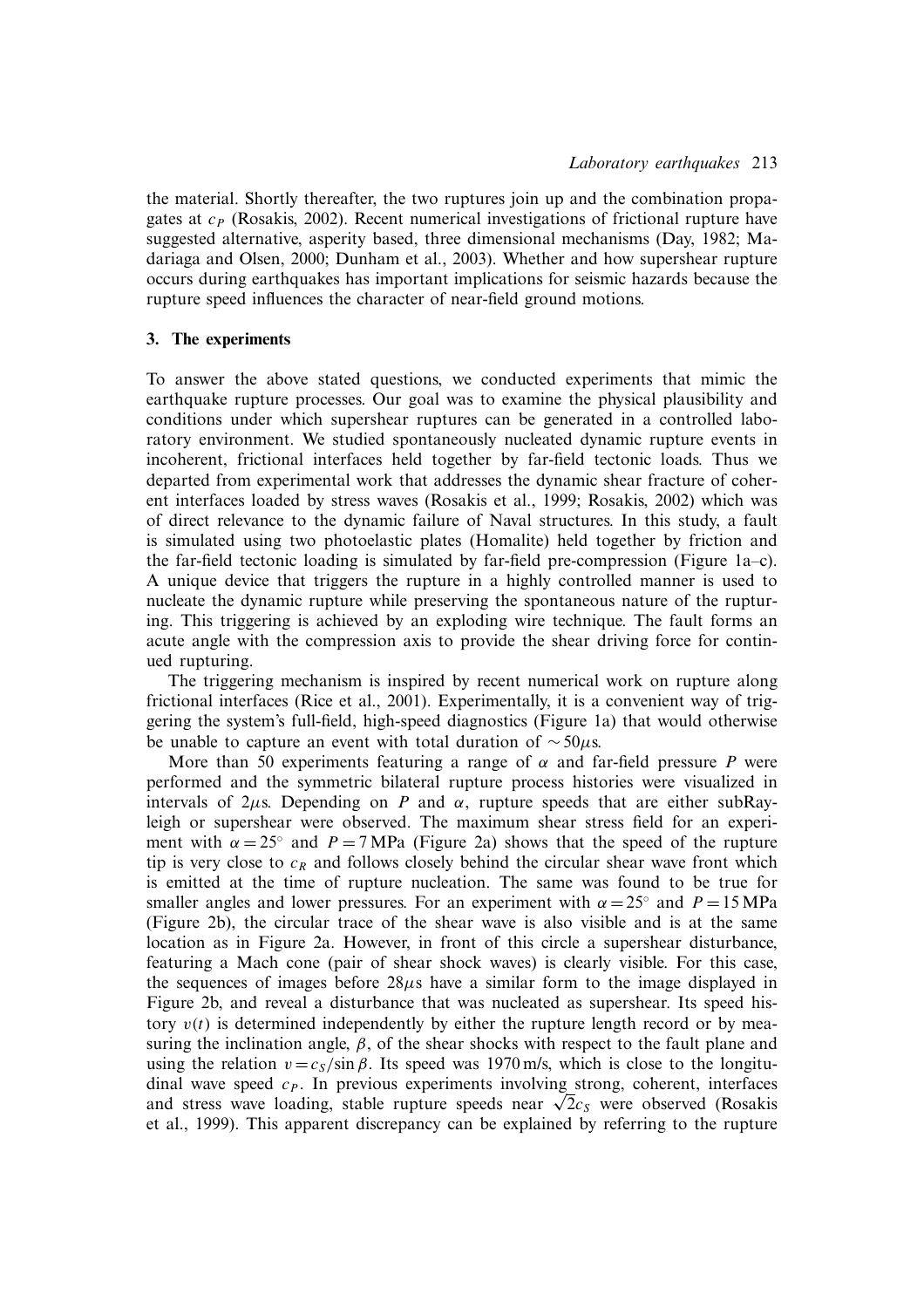

*Figure 1.* The diagnostics is photoelasticity combined with high-speed photography (up to  $10^8$ frames/s). The fault system is simulated by using two photoelastic plates (Homalite-100, shear modulus G = 1.4 GPa, Poisson's ration  $v = 0.35$ , density  $\rho = 1200 \text{ kg/m}^3$ ) held together by friction. The interface (fault) is inclined at an angle  $\alpha$  to the horizontal promoting strike-slip rupture events (a). The carefully prepared interface has a measured static coefficient of friction  $\mu^s = 0.6$ ; the dynamic coefficient of friction  $\mu^d$  is estimated by finding the critical  $\alpha$  of triggered events, which is between 10° and 15°, and hence  $\mu^d = 0.2$  is estimated. The far-field tectonic loading is simulated by uniaxial compression exerted at the top and bottom ends of the system by a hydraulic press (b). The dynamic rupture is nucleated at the center of the simulated fault by producing a local pressure pulse in a small area of the interface. A thin wire of 0.1 mm in diameter is inserted in a small hole of the same size. An electronic condenser is then discharged turning the metal into expanding plasma to provide the controllable pressure pulse (c).

velocity dependence on the available energy per unit crack advance within the supershear regime (Rosakis, 2002). This energy attains a maximum value at speeds closer to  $\sqrt{2}c_s$  for strong interfaces while for weaker interfaces, this maximum moves towards  $c_P$ .

To visualize a transition within our field of view (100 mm), we kept  $\alpha = 25^\circ$  but reduced P to 9 MPa (Figure 3a–c). The circular traces of P and S waves are visible followed by a rupture propagating initially at  $c_R$  (Figure 3a). A small secondary rupture appears in front of the main rupture and propagates slightly ahead of the S wave front (Figure 3b). The two ruptures coalesce and the leading edge of the resulting rupture grows at a speed close to  $c_P$ . The transition length L here is ∼ 20 mm (Figure 3d).

# **4. Modeling and conclusions**

The above transition phenomenon is comparable with BAM, which was described by Andrews (1976). Andrews investigated this transition in a parameter space spanned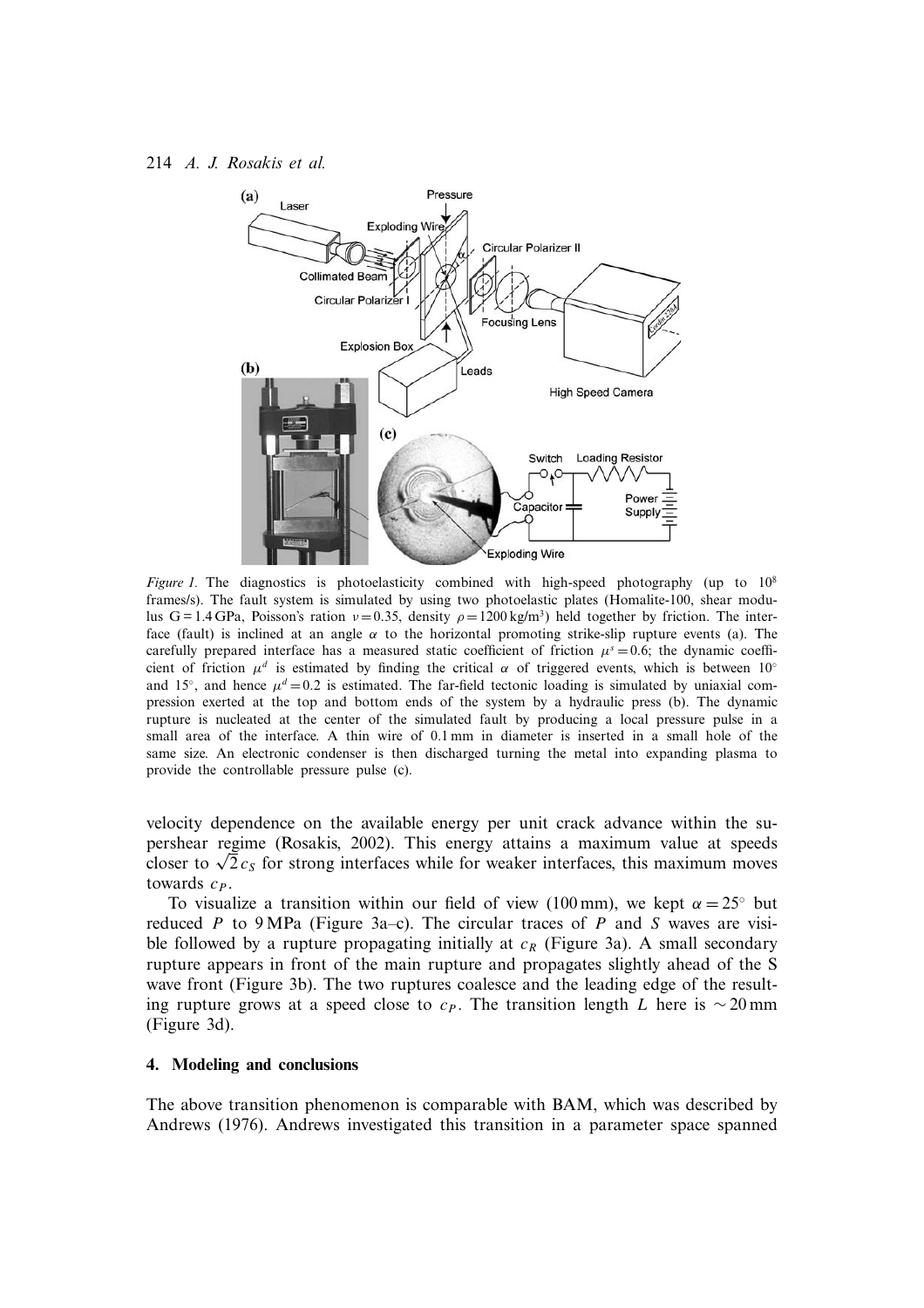#### *Laboratory earthquakes* 215



*Figure 2.* Purely subRayleigh ( $\alpha = 25^\circ$ ,  $P = 7 \text{ MPa}$ ) (a) and purely supershear ( $\alpha = 25^\circ$ , P = 15 MPa) (b) rupture at the same time  $(28\mu s)$  after triggering.



*Figure 3.* Visualization of the subRayleigh to supershear rupture transition ( $\alpha = 25^\circ$  P = 9 MPa). (a–c) were taken at  $18\mu s$ ,  $30\mu s$  and  $38\mu s$  respectively. In the rupture-tip history plot (d), we included lines corresponding to P, S and Rayleigh waves as reference.

by a normalized supershear transition length  $L/L_c$  and a non-dimensional driving stress parameter *s*  $(s = (\tau^y - \tau)/(\tau - \tau^f))$ . The parameters  $\tau$ ,  $\tau^y$  and  $\tau^f$  are the resolved shear stress on the fault, the static and the dynamic strength of the fault, respectively, which describe the linear slip-weakening frictional law. In our experiment, *s*, can be expressed as  $s = (\mu^s \cos \alpha - \sin \alpha)/(\sin \alpha - \mu^d \cos \alpha)$ . Andrews' result can be written as  $L = L_c f(s)$ , where the function  $f(s)$  has been given numerically and can be approximated by  $f(s)=9.8(1.77-s)^{-3}$ . The normalizing length  $L_c$  is the critical length for unstable rupture nucleation and is proportional to the rigidity *G* and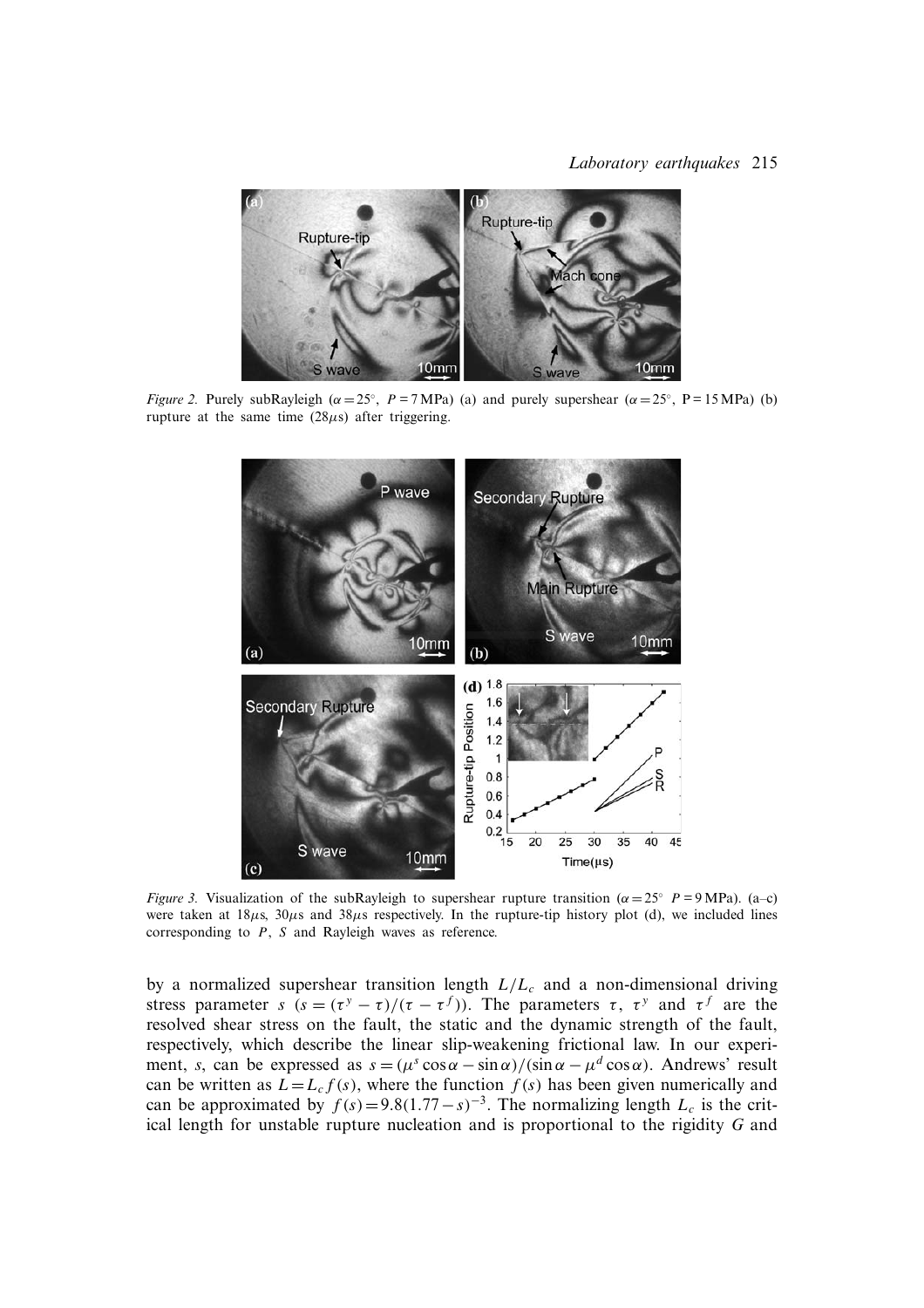

*Figure 4.* Transition length as a function of far-field load. Solid curve is Andrew's theory, dashed curve is modified theory and squares are experimental data.

to  $d_0$ , which is the critical or breakdown slip of the slip weakening model. L can then be expressed as:

$$
L = f(s)[(1+v)/\pi][(\tau^y - \tau^f)/(\tau - \tau^f)^2]Gd_0.
$$
\n(1)

Applying Equation 1 to our experiments, the transition length is inversely proportional to the applied uniaxial pressure *P* as:

$$
L = f(s) \left[ (1+v)/\pi \right] G \left[ (\mu^s - \mu^d) / (\tan \alpha - \mu^d)^2 \right] (d_0/P).
$$
 (2)

We can compare our experiments to Andrews' theory (Figure 4). Although the theory qualitatively captures the trends of the experiments, the data exhibits a dependence on pressure stronger than  $P^{-1}$ .

A natural way to modify Andrews' results is to introduce some micro-contact physics, and to thus consider the effect of pressure on  $d_0$ . We first note that there exists a linear relation between a characteristic surface length (half-distance between contacting asperities, *D*) and the critical slip distance  $d_0(d_0) = c[(\tau^y - \tau^f)/\tau^f]^M D$ , where  $c$  and  $M$  are constants) (Xia et al., 2004). We then denote the normal stress applied on the fault as  $\sigma(\sigma = P \cos^2 \alpha)$  and assume that the average radius of *n* contacting asperities,  $a_0$ , is constant. As the pressure over a macroscopic contact area  $A(=n\pi D^2)$  is increased, *n*, as well as the real contact area  $A_r(=n\pi a_0^2)$  increase. By defining the hardness H as the ratio of the normal force N to  $A_r$ , N can be expressed as:  $N = HA_r = \sigma A = AP \cos^2 \alpha$ . Substitution of A and  $A_r$  in terms of D and  $a_0$  respectively, gives  $D = \sqrt{H} a_0 \cos \alpha P^{-1/2}$ . Using the relation  $d_0 \propto D$ ,  $d_0$  is found to depend on the pressure as  $d_0 \propto P^{-1/2}$ . By further using Equation 2, a modified expression relating *L* to *P* emerges featuring a stronger pressure dependence ( $L \propto P^{-3/2}$ ). This modified relation which agrees well with the experimental data (Figure 4) is given by:

$$
L = f(s) \frac{1+v}{\pi} G \frac{\mu^s - \mu^d}{[\sin \alpha - \mu^d \cos \alpha]^2} 2c \left( \frac{\mu^s - \mu^d}{\mu^s} \right)^M \sqrt{H} a_0 P^{-\frac{3}{2}} \cos^{-1} \alpha.
$$
 (3)

For seismic applications, we rewrite Equation 1 in terms of the effective stress  $\tau_e$  =  $\tau - \tau^f$  as  $L = f(s)(1+v)(1+s)Gd_0/\pi\tau_e$ . Application of this equation to both seismic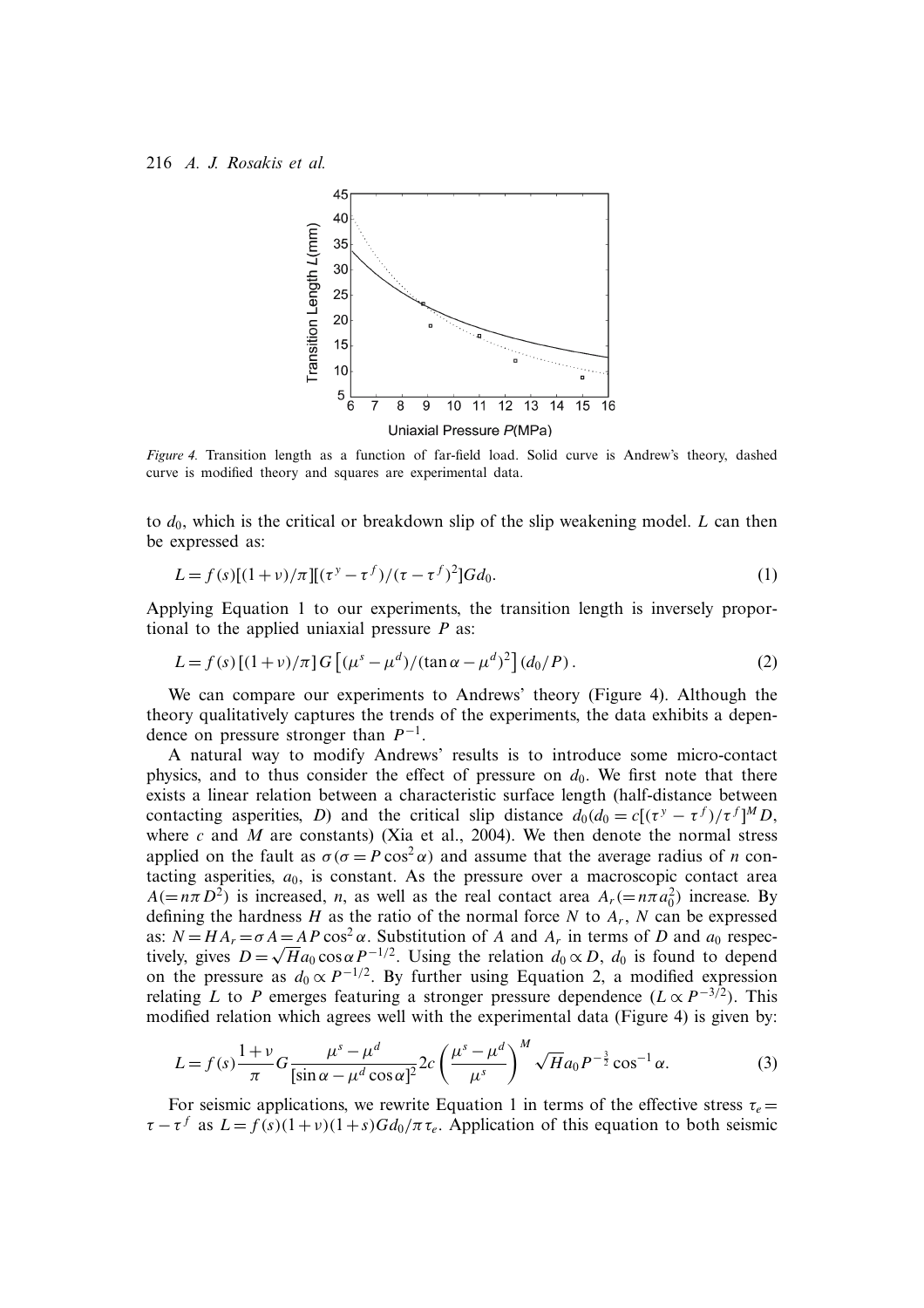faulting and to laboratory data allows us to scale *L* from laboratory to seismological conditions. The stress  $\tau_e$  in our experiments is chosen to be of the same order as that in seismology. The ratio of rigidity of the Earth's crust to Homalite is 25. We estimate  $L=20$  mm from the experiment where  $P = 9$  MPa and  $\alpha = 25^\circ$ , and for which  $d_0 = 10 \mu$ m (obtained using Equation 2). The values of  $d_0$  for large earthquakes are often estimated as 50 cm to 1 m (Xia et al., 2004). Thus, if *s* is approximately the same under laboratory and crustal conditions, L for earthquakes can be estimated to be in the range between 25 and 50 km. Because *s* can be different, and the estimate of  $d_0$  for earthquakes is uncertain, this value should be taken as an order of magnitude estimate. Nevertheless, it is of the same order as that inferred for the Kunlunshan event (Bouchon and Vallee, 2003).

The large *L* required for supershear is one of the reasons why only a few earthquake events have been observed to feature supershear speeds. It suggests that in such cases the tectonic stress is fairly close to the static fault strength (i.e., small *s*), which has important implications for evolution of rupture in large earthquakes.

# **Acknowledgements**

Authors appreciate fruitful discussions with T. Heaton and G. Ravichandran from Caltech and J. R. Rice from Harvard. This study is supported by NSF grant EAR-0207873 and Naval Research grant N00014-03-1-0435 (Yapa D. S. Rajapakse program monitor).

#### **References**

- Andrews, D.J. (1976). Rupture velocity of plane strain shear cracks. *Journal of Geophysical Research* **81**(32), 5679–5687.
- Anooshehpoor, A. and Brune, J.N. (1999). Wrinkle-like weertman pulse at the interface between two blocks of foam rubber with different velocities. *Geophysical Research Letters* **26**(13), 2025–2028.
- Archuleta, R.J. (1984). A faulting model for the 1979 imperial-valley earthquake. *Journal of Geophysical Research* **89**(NB6), 4559–4585.
- Bouchon, M., Bouin, M.P., Karabulut, H., Toksöz, M.N., Dietrich, M. and Rosakis, A.J. (2001). How fast is rupture during an earthquake? New insights from the 1999 Turkey earthquakes. *Geophysical Research Letters* **28**(14), 2723–2726.
- Bouchon, M. and Vallee, M. (2003). Observation of long supershear rupture during the magnitude 8.1 Kunlunshan earthquake. *Science* **301**(5634), 824–826.
- Brune, J.N. (1973). Earthquake Modeling by stick-slip along precut surfaces in stressed form rubber. *Bulletin of the Seismological Society of America* **63**(6), 2105–2119.
- Burridge, R. (1973). Admissible speeds for plane-strain self-similar shear cracks with friction but lacking cohesion. *Geophysical Journal of the Royal Astronomical Society* **35**(4), 439–455.
- Burridge, R., Conn, G. and Freund, L.B. (1979). Stability of a rapid mode-ii shear crack with finite cohesive traction. *Journal of Geophysical Research* **84**(NB5), 2210–2222.
- Das, S. and Aki, K. (1977). Numerical study of 2-dimensional spontaneous rupture propagation. *Geophysical Journal of the Royal Astronomical Society* **50**(3), 643–668.
- Day, S.M. (1982). 3-Dimensional simulation of spontaneous rupture the effect of nonuniform prestress. *Bulletin of the Seismological Society of America* **72**(6), 1881–1902.
- Dieterich, J.H. (1972). Time-dependent friction as a possible mechanism for aftershocks. *Journal of Geophysical Research* **77**(20), 3771–3781.
- Dieterich, J.H. and Kilgore, B.D. (1994). Direct observation of frictional contacts new insights for statedependent properties. *Pure and Applied Geophysics* **143**(1–3), 283–302.